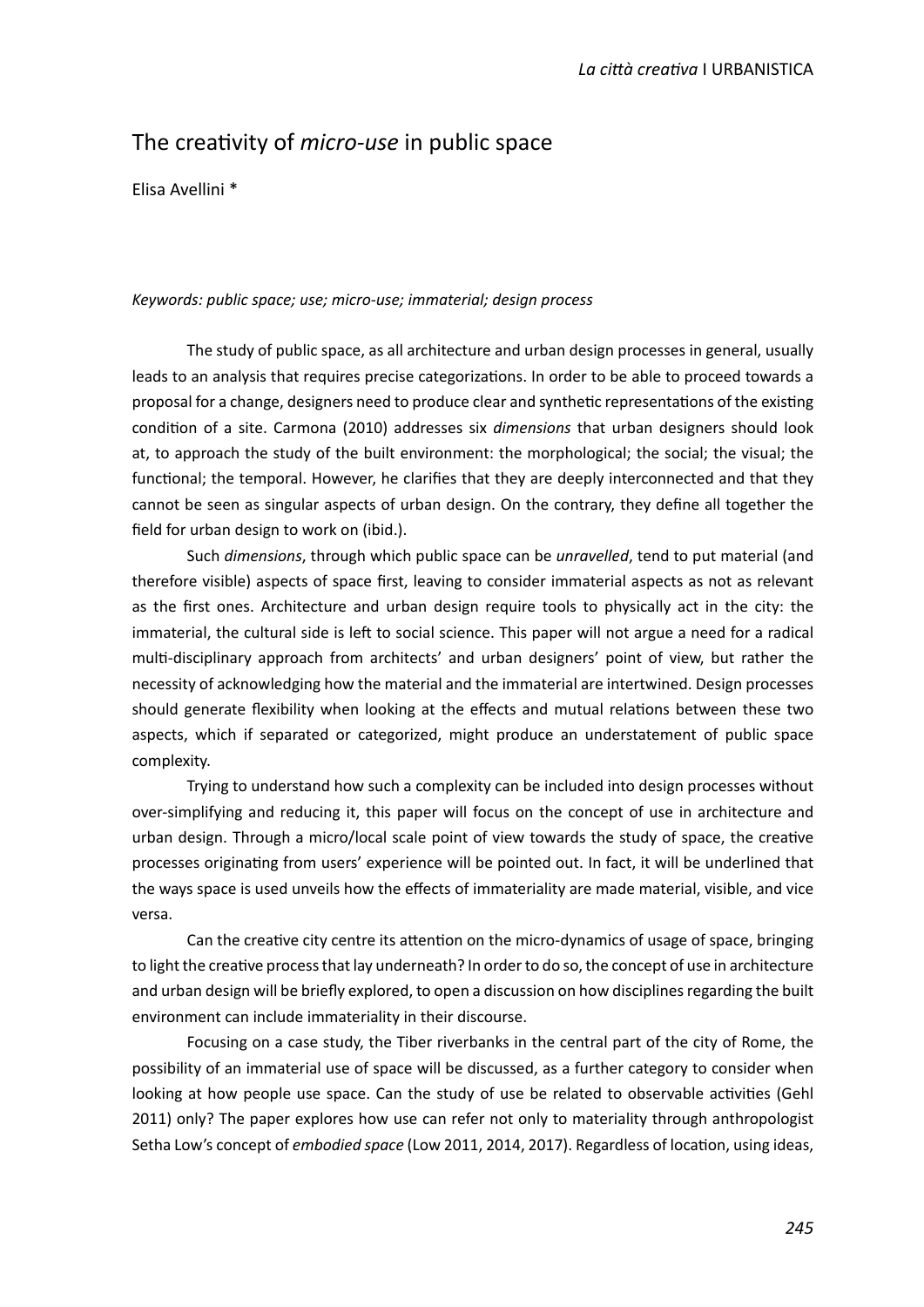experiences and memories to take part in the way people act in urban space, *embodied space* shapes our actions. Linking immaterial use to embodiment, it could be questioned the necessity of bodily presence to acknowledge the happening of some use, as in the case of the Tiber.

The way a space is used refects the efects of immateriality on the visible, the material. Relationships, memories, ideas of a multiplicity of spaces, being experienced in first person or even just through media, make a diference in how people approach, and creatvely use, space.

#### *Use*

The analysis of space in use is one of those tasks any architect or urban designer has to undertake when looking at public space. Apart from studying the physical features of a space and the functions of the surrounding spaces and buildings, methods would generally include a minimum of onsite observation to look at how people behave in public space. Do they sit in specific spots? Do they tend to stand? And where? Are there preferred routes within the space? This would help recognize existing patterns of use to be taken in consideration by designers.

This approach can be linked to the work of Danish architect Jan Gehl. Denying any sort of functionalistic approach, Gehl started thinking about cities from a completely different point of view: looking frst at how people use urban space rather than focusing only on the architectural object (Gehl 2011). His intention has always been to invert the direction of mainstream design processes: First life, then space and only at the end buildings (Gehl 2013), therefore focusing on the use of public space. In his book *Life between buildings*, he writes «the physical framework itself can be designed so that the desired contact forms are impeded or even made impossible. Architecture literally can stand in the way of desired activity patterns» (Gehl 2011: 54).

He goes on by categorizing outdoor activities in relation to their degree of *necessity* and to how they are afected by the presence of other people and by the physical features of the built environment. In particular, he identifies three main categories: *necessary activities*, *optional actvites*, and *social actvites* (ibid.). Such actvites are related to observable uses of public space, like for example walking, standing, sitting, talking, watching.

Also Whyte (2001) addressed this study from a similar perspective. Through a methodology mainly based on observation, he identified five key elements to consider when aiming for a better use of public space: type of sitting space, nearness to the street, sun, presence of water, green/ trees, food (ibid.). Moreover, he underlined the importance of a further factor: triangulaton or the characteristic of a space to gather people together (ibid.). Gehl describes this phenomenon making this example: «the interrelationship between street performers and audience. Spectators A and B exchange smiles or begin to talk while enjoying the skills and talents of the street entertainer, C. A triangle is formed, and a tny but very enjoyable process has begun to develop*»* (Gehl 2011: 169).

How to defne use though? Jonathan Hill writes «within the term *use* I include the full range of ways in which buildings and cites are experienced, such as habit, distracton and appropriaton*»* (2003: 2). Hill goes on debatng the concept of use questoning the existence of an *immaterial* side together with a *material* one, (Hill 2006) statng that *«*the user decides whether architecture is immaterial. But the architect [...] creates material conditons in which that decision can be made*»*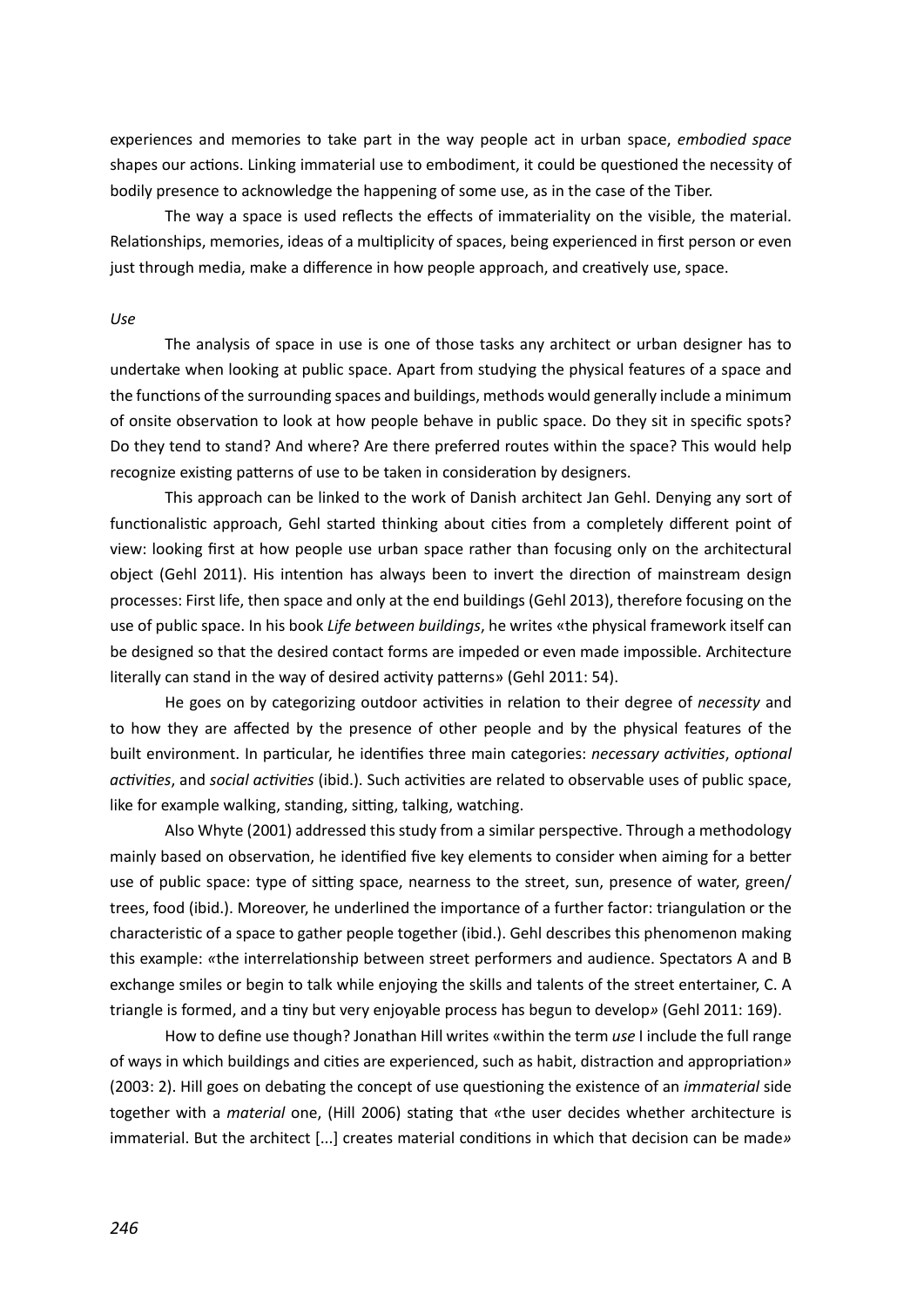(ibid.: 3). Hill challenges the reader to rethink what are the possible ways people can experience cites. Can this be lef only to a range of *actvites* (Gehl 2011) recognisable through visual observaton? Or does using a space include a much wider range of actions that are not necessarily related to either doing an *activity* in that space or even physically being there at a specific time?

In other words, can the concept of *acton*, closely interrelated with *use*, suggest an acton in space that does not produce a physical outcome (like walking or talking)?

Drawing from Kevin Lynch (1962) and Jane Jacobs (1961) among others, Tonkiss (2013) moves towards a study of public space that does not examine the materiality of space alone. She underlines the importance of integration and diversity in urban form, so to aim at «heterogeneity in terms of users and uses» (ibid.: 54). According to the author, diversity can be interpreted through Lefebvre's (2003) idea of the *encounter*: this diversity is not given exclusively by a variety of uses and therefore activity, but is intended also as social and cultural diversity (Tonkiss 2013).

Yet, these theories might lead to an excessively uniform of what *users* do in space, sometmes looking at ways to predict their actions and, consequently, underestimating the individuality of their experience, as Forty (2000) underlines. A deeper understanding of what users actually do and the meanings behind their material actions can then be a starting point to better value how the forms of the immaterial become visible in public space. Within these forms, a diferent modality of conceiving creatvity could be found; one that pays atenton at how the immaterial is re-elaborated and can become visible in public space.

## *micro-use*

Both Gehl (2011, 2013) and Carmona (2010) underline the importance of *life* in space, as the array of possibilities for interaction in space. Studying space in use links primarily to the act of observing and locatng *actvites*, aiming to a categorisaton. This can be argued to be a *material*  use of space, that alone might tend to a hierarchical observation of life: Carmona adds «getting the shape and structure of urban morphology right in the frst place is thus crucial if the spaces created are to be robust and adaptable, and able to cope with both movement and actvity*»* (2010: 110).

The methodology Gehl has developed during almost 50 years of research and practice is a mixture between a quantitative and qualitative one, starting from defining three different types of activities people do in relations to the quality of the urban space: «necessary, optional and social activities» (Gehl 2011: 11). If the necessary activities (like going to work, for example) are not very much influenced by urban space features, both optional and, even more, social activities are linked to the physicality of urban space and to the possible interaction with other people (Gehl 2011), that the author also links to the concept of *triangulaton* from Whilliam H. Whyte's (1980) work. Given this frst defniton, Gehl moves on trying to explore possible design inputs able to guarantee a better condition for social activities to happen.

How to add an additonal layer of use to this framework? Is it possible to consider the concept of *embodied space* (Low 2011, 2014, 2017) as part of an *immaterial use*?

The concept of *embodied space* (Low 2011, 2014) is described as «the locaton where human experience and consciousness take on material and spatal form*»* (Low 2011: 467). This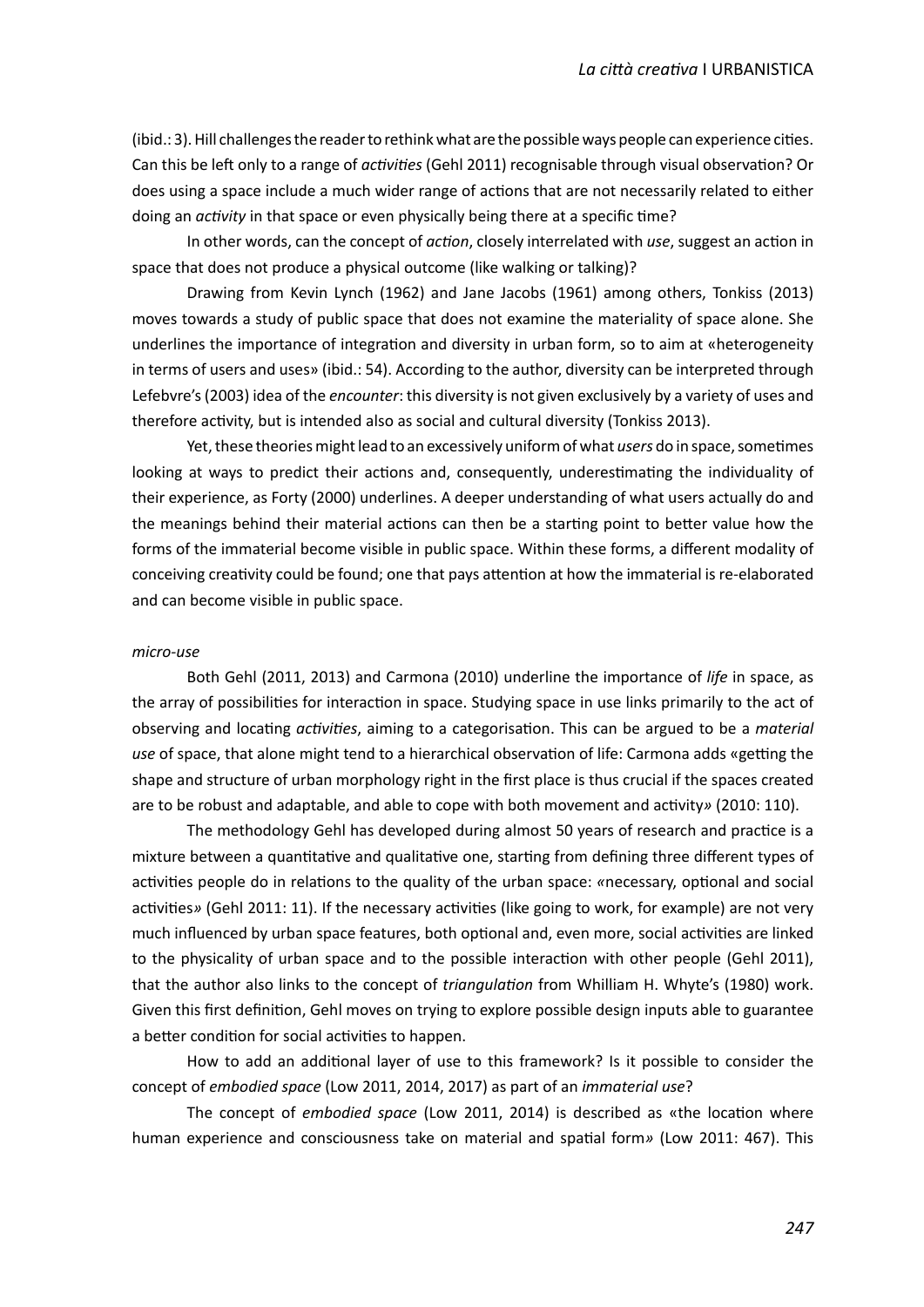creates a shif, changing the object of research from space itself to *embodied space*: «the actor as a mobile spatial field, a spatio-temporal unit, with feelings, thoughts, preferences, and intentions as well as out-of-awareness cultural beliefs and practices, creates space as a potentiality for social relatons, giving it meaning and form, and ultmately through the paterning of everyday movements, produces place and landscape*»* (ibid.: 468).

Thus, local and global scales interrelate and intertwine, just as the idea of *place atachment* (Altman and Low 1992), where physical space is not necessarily considered the fnal aim of *atachment*, but rather a mean that incorporates our experiences, with no distnctons between the individual and the group (ibid.).

It can then be argued that *use* does not exclusively refer to *materiality*, and that, on the contrary, it could also refer to *other* ways of using space. Low explains that «the body (bodies), conceptualized as embodied space(s), incorporates metaphors, ideology, and language, as well as behaviors, habits, skills, and spatal orientaton derived from global discourses and faraway places [...] and yet is grounded at any one moment in an urban location» (Low 2011: 464). The way in which this concept is aimed to be used here, is to question the necessity of bodily presence to acknowledge the happening of some use. *Immaterial use* has then to do with *embodiment*, that shapes use at diferent tmes and in diferent spaces, determining multple modalites of use itself. A last clarification has to be made in terms of this duality: this does not have to be intended as an attempt to categorise a difference, on the contrary it aims to suggest an implied conjunction between *immaterial* and *material use*.

The concept of *embodied space* allows to search for the creatve side through which the immaterial is at work in shaping our experience of space. Shifting the attention on the micro-scale of events, it would be possible to understand those invisible processes that could be essental to comprehend the visible dynamics of space. It would be possible to analyse the reasons behind a certain material outcome regarding both visible and invisible maters; as *«*in order to conceive the immaterial, one must always try to understand it in material terms» (Buchli 2010: 185). The creativity is then recognizable in the continuous elaboration of the material and the immaterial in space. The creative city would then be about a re-evaluation of a much more detailed scale of observaton that has to synchronically work with the broader scale of the city. The study of space in use cannot then limit itself to a *macro* observation of space: a study of *micro-use* could help understand the interrelations between materiality and immateriality instead.

With the aid of a case study, the paper will try to clear this idea, in order to then draw some conclusions about the relevance of the concept of micro-use and its creatve side.

### *Case study*

21st April 2016. The opening of the artwork *Triumphs and Laments* by contemporary artst William Kentridge is approaching. The event is part of a wider project, led by Rome based non-proft organizaton Tevereterno, whose aim is to *reactvate*<sup>1</sup> the Tiber, the river of Rome. Also, the mural (situated on the food-protecton walls between Ponte Sisto and Ponte Mazzini) signs the birth of a new square at the level of the river: Piazza Tevere.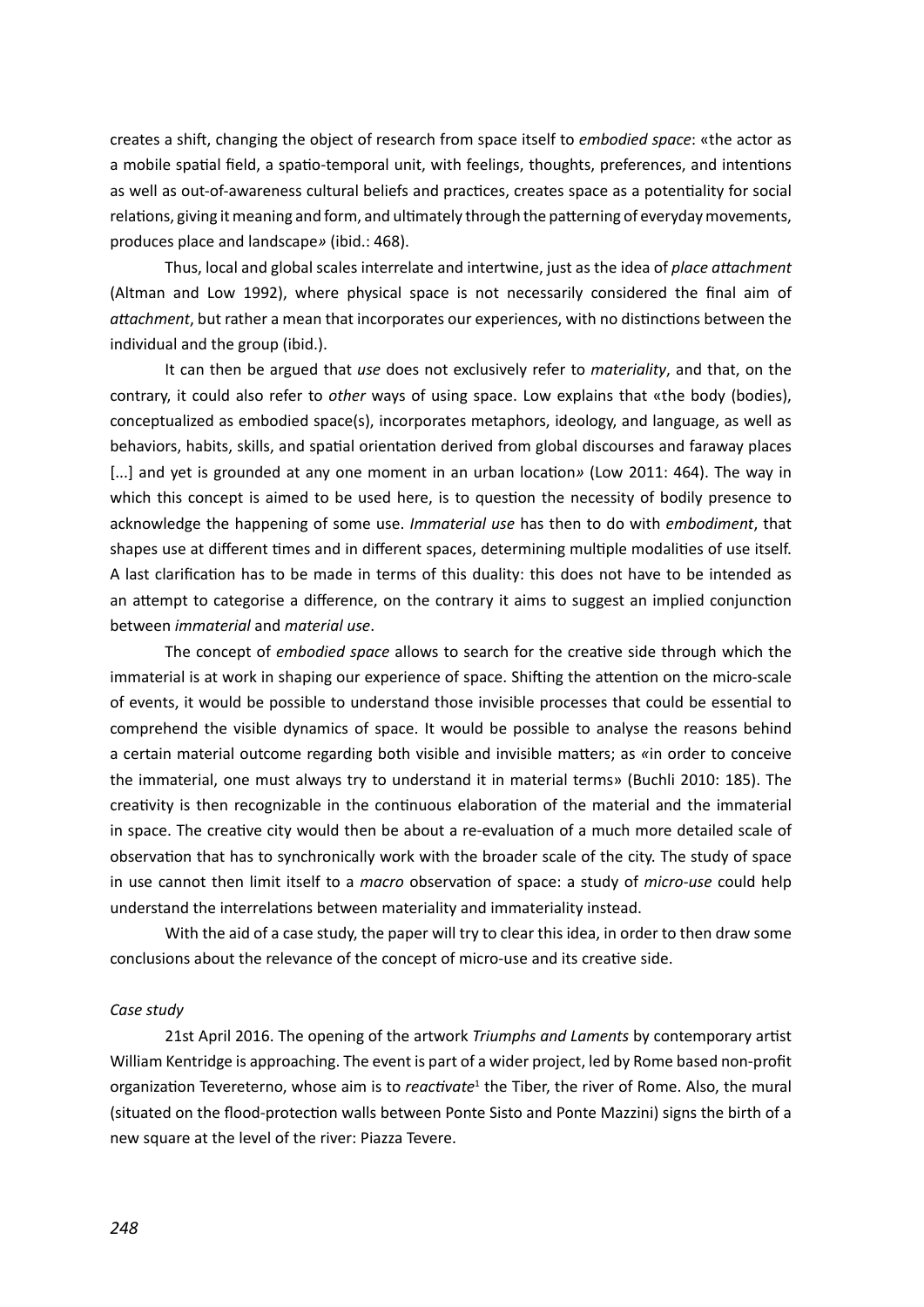

 1. The banks of the Tiber between Ponte Mazzini and Ponte Sisto (in the background). On the right, a part of the artwork by William Kentridge, inaugurated a year ago. Photo taken by the author, August 2016.

Since the construction of its 10 metres high flood-protection walls along the river section running through the city centre, a physical and practical distance between the city and the river started to develop (D'Onofrio 1970, Ravaglioli 1982). The inauguration of Kentridge's artwork aimed to mark a transiton for this part of the river, leading to a formalized state of *public space* for the whole city. The initiative wants to provide the river with new uses, as a need to reactivate and fill a *void* as far as *actvites* are concerned: a claim for a *material use* of the river. A year has now passed since the opening of this ephemeral piece, which has already started to slowly disappear from the walls, creating a peculiar setting for initiatives to take place<sup>2</sup>.

The immaterial is one of the cores of Kentridge's work and its link to the materiality of place is clear as well. The immateriality of this action is bonded with the aim of gaining a more regular material use of the river, and in particular of the new square. However, the scale of this project is somehow directed towards a macro-scale, both in terms of immateriality and materiality. The immaterial action is, in this case, well visible too and it directly engages with the aim of the organization to reactivate the river. Creativity has of course a major role in this operation: however, it is a creativity intended in a more conventional way, having to do with artistic expression.

Immateriality, though, can also be investgated at the city micro-scales, so to aim at a deeper awareness of space, also in terms of its material functioning. Micro-use could be analysed as a further way to understand the dynamics between space materiality and immateriality, inseparable aspects of the urban environment.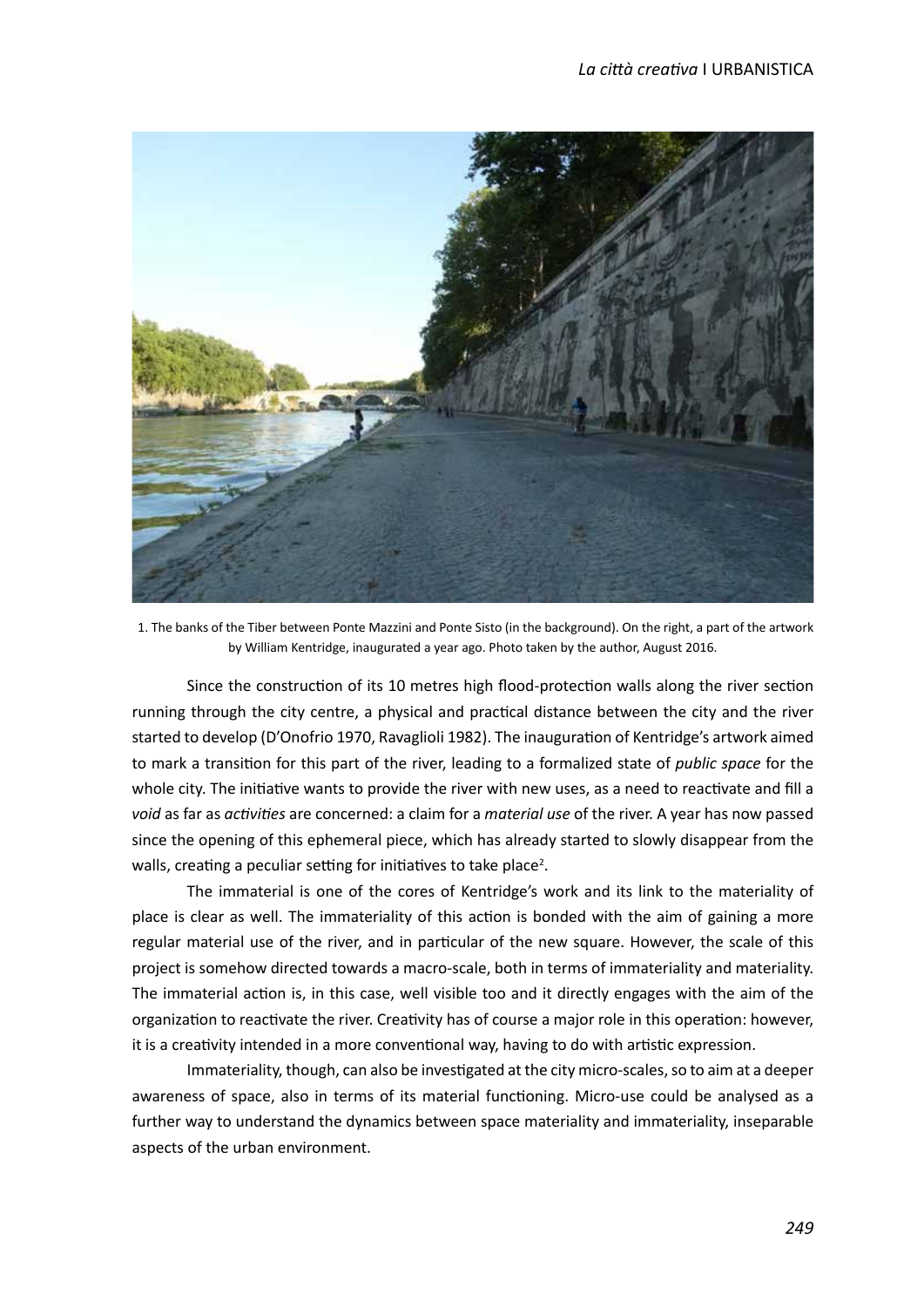A space so profoundly characterised by material elements, like the riverbanks and the consequent 10 metres high flood-protection wall, can be explored by looking at the nature of its intertwined relations with the immaterial. By doing so, creativity is conceived as a product of this interrelation, getting to new and ever-changing meanings of the material, that change as a function of the immaterial. Going back to the concept of use, its creatve side cannot then be reduced to its material outcomes, but rather it has to be investgated in much smaller and invisible maters.

Thus, the river becomes a space for an even wider range of interactons: using that space opens up to *actons* like remembering instead of only walking, or sensory experiencing space instead of only watching. Materiality, within the very concept of use, could then become only one of the variables, rather than a necessary characteristic, gaining a different meaning if centred on microuses of space and its creative modalities of expressions. As for the latter, it will then be possible, for instance, to recognize the creative act of memory in relation to space material and immaterial conditons.

In order to identify such aspects, new conceptual and analytical tools need to be taken into consideration by architecture and urban design. As previously analysed, the idea of *embodied* space (Low 2011, 2014, 2017) can be a starting point to look at an immaterial side together with a material one. This would allow to better study the experience of space, and its immateriality, together with the material forms of space, considering people who *use* space not only in terms of their observable behaviour, but also in terms of their creatve contributons to shape the materiality and immateriality of space with their experiences.

### *Conclusions*

What this paper has tried to discuss is only a starting point for a different approach towards public space and its design processes. The importance of the immaterial in the creatvity that can derive from public space and its use has been underlined through a review of the literature. The concept of use as conceived in architecture and urban design has been explored, stressing the focus of these studies on material and observable aspects of space. The paper then has carried on discussing possible ways of expanding the concept of use, in relaton to the immateriality of space and the creativity that can derive at a micro-scale from the re-evaluation of both the material and the immaterial together. *Embodied space*, decentring the object of research away from the material alone, can allow a deeper understanding of how people creatvely use space.

There has not been the intention to propose or identify a proper operational tool for architects and urban design to employ. How could architecture and urban design deal with such complex and intertwined relationships regarding use without the risk of creating too limiting categories? In fact, it is argued that trying to design a tool to investgate material together with immaterial aspects of space could fall once again in too tght categorisatons or hierarchies. The exploraton of the material and the immaterial in public space does not need to be linked to a partcular *dimension*, nor a pre-organised set of analysis to perform onsite. It is the looseness of boundaries within these explorations that allows to bring to the surface such a micro-level of interrelations. Therefore, the essay rises the need for a less categorizing way of tackling *actons* in the built environment, as they might not be recognisable from a mere observational study.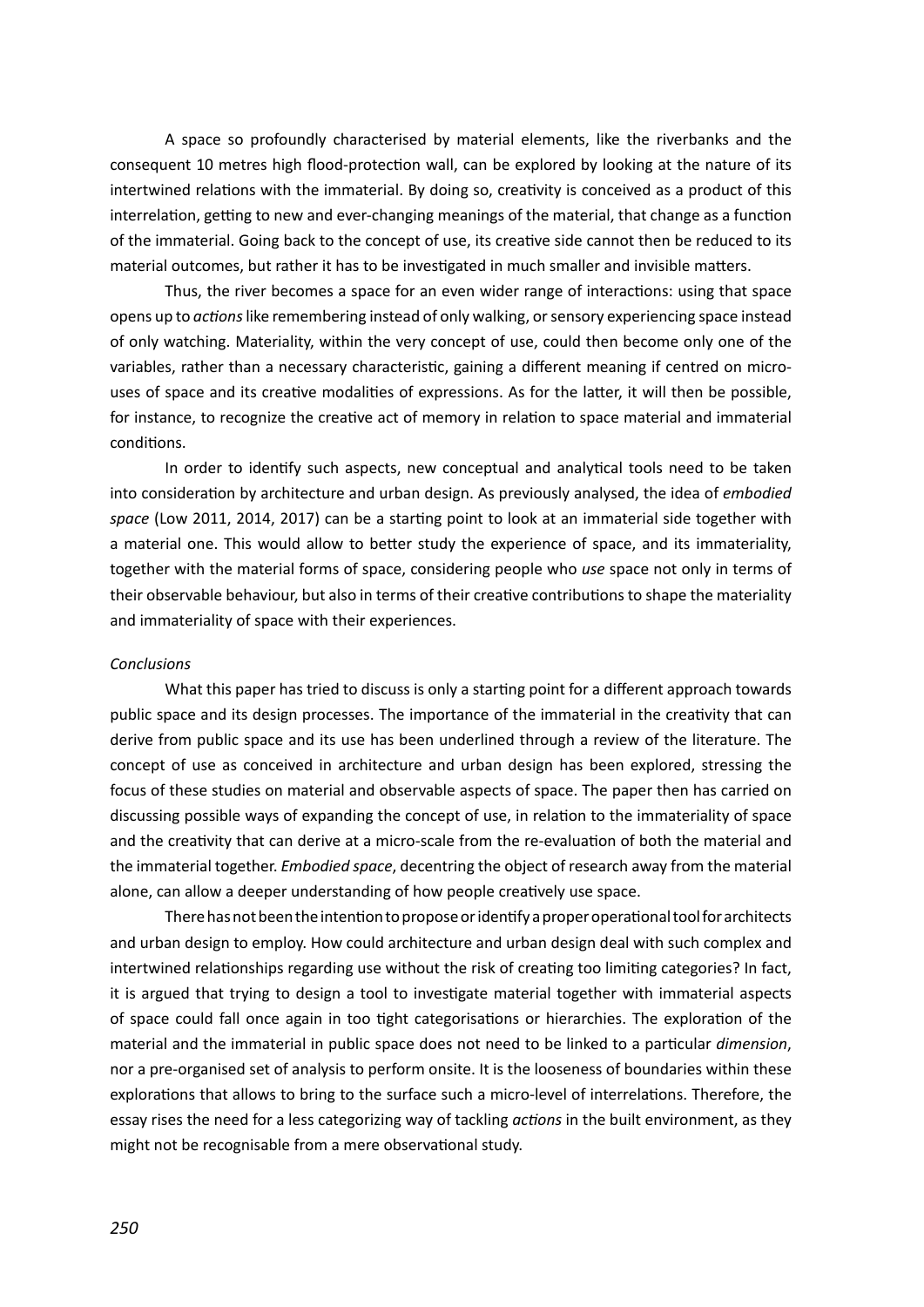The immaterial needs to be valued by designers just as much as the material. To know the dynamics of a space, to be aware of how a certain space *works*, designers need to expand on their objects of analysis. Moreover, to be able to fnd where the creatvity lays within public space, it is necessary to acknowledge not only the relevance of the immaterial, but also its creativity side when comprehended at a micro-scale. By doing so, immateriality, disclosing its tangible aspects, could be employed into a design process. Only then it will be able to produce a similar effect to the one materiality has on design disciplines, positvely limitng and framing the boundaries of a project. By exploring the multiple modes through which immateriality is related to the use of space, the creative city can bring to the surface the *micro-uses* incorporated in the everyday, micro/local and apparently invisible scale of the built environment. This creative side can be conceived as a tangible and fundamental variable to consider by architecture and urban design.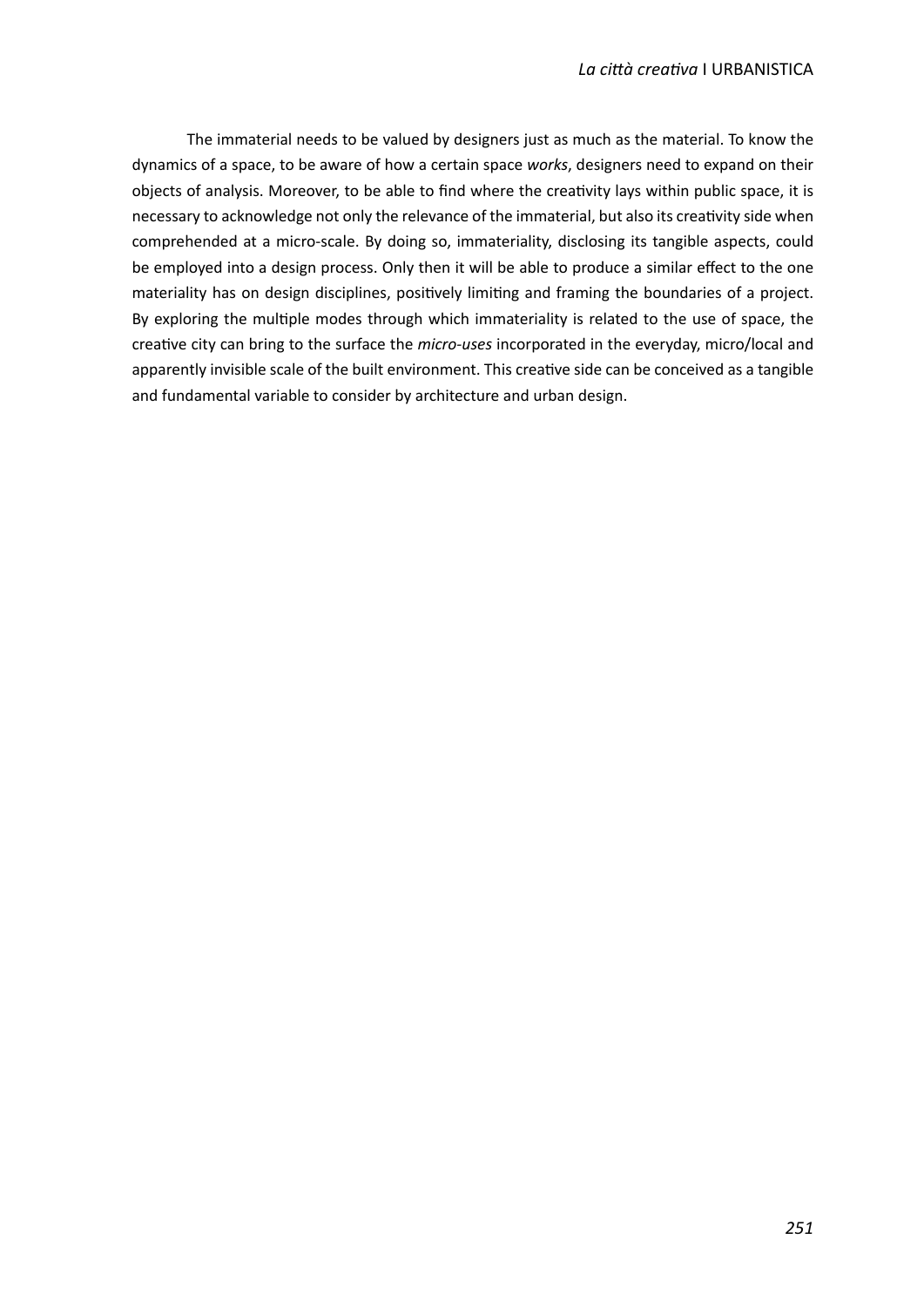## *Note*

1 from Tevereterno website: www.tevereterno.it.

<sup>2</sup> Tevereterno has been organizing several events to animate Piazza Tevere and to communicate the meaning of Kentridge's artwork.